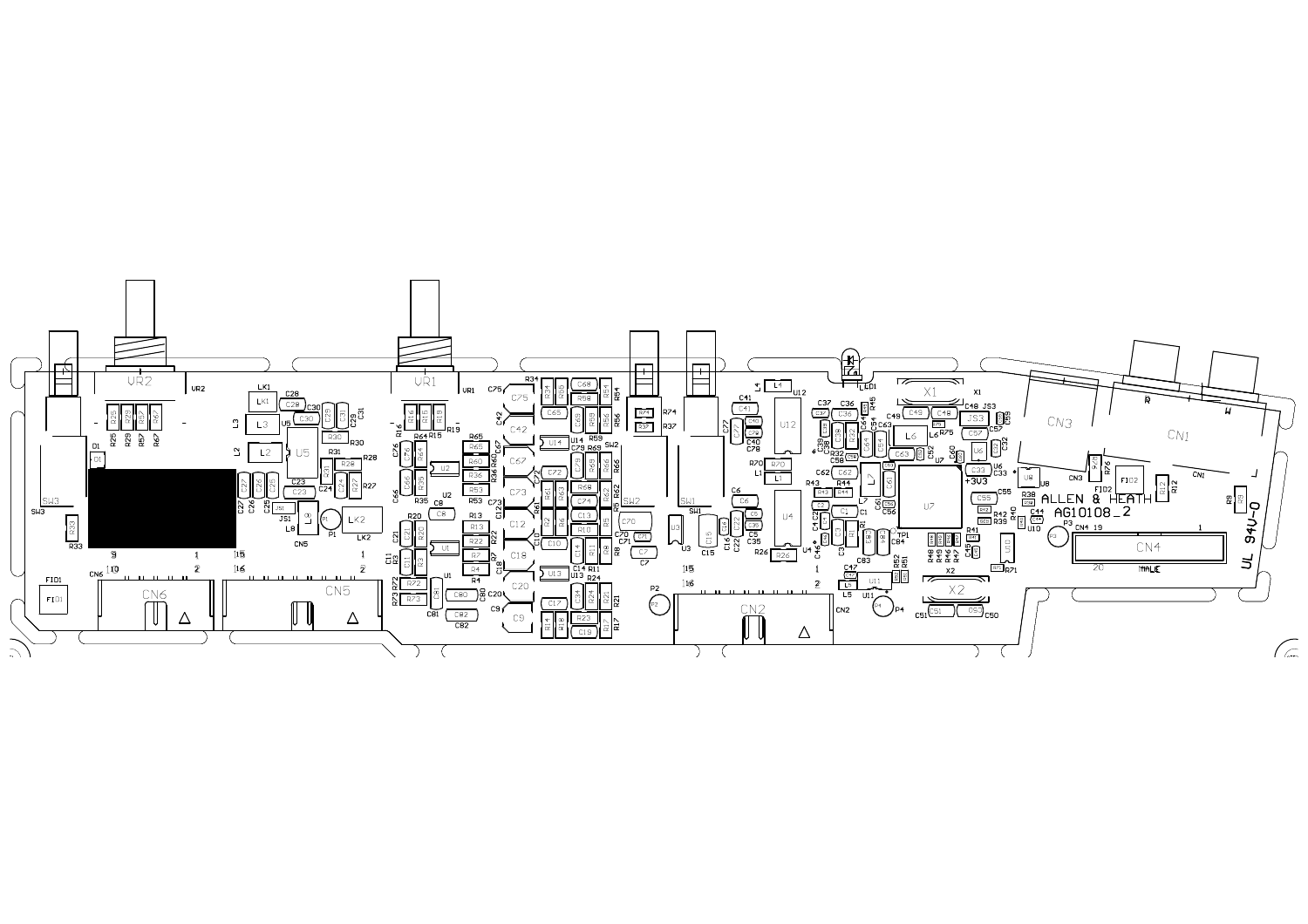U\_C10108\_2\_2P1 C10108\_2\_2P1.Schdoc

U\_C10108\_2\_2P2 C10108\_2\_2P2.Schdoc



b

c

d

e



| <b>ALLEN&amp;HEATH</b>                                               |          | DATE<br>27 05 15                                      | ECN CHK | <b>XXX</b><br><b>XXX</b> |                                                                     |                     |                        |                      | <b>ASSEMBLY</b>                                     | TITLE | <b>ZED 10</b>                                    |
|----------------------------------------------------------------------|----------|-------------------------------------------------------|---------|--------------------------|---------------------------------------------------------------------|---------------------|------------------------|----------------------|-----------------------------------------------------|-------|--------------------------------------------------|
| Kernick Industrial Estate,<br>Penryn, Cornwall,<br>England. TR10 9LU | $2.2$ MG | GWR   14/07/15   3386   XXX  <br>14/10/15<br>19/11/15 |         |                          |                                                                     |                     |                        |                      | PROD(004-691)<br>* All parts to be RoHS Compliant * | PAGE: | <b>INTERFACE</b>                                 |
| Tel: +44 (0)1326 372070<br>Fax: $+44(0)1326370153$                   |          |                                                       |         |                          | Edit in Project Options, Parameters Tab.<br>FILE: C10108 2 2.Schdoc | <b>VCS Revision</b> | Not in version control | PRINTED:<br>11:19:34 | 03/03/2016                                          |       | DRG No: C10108<br>ISSUE: $2.2$ SHEET: $1$ OF $3$ |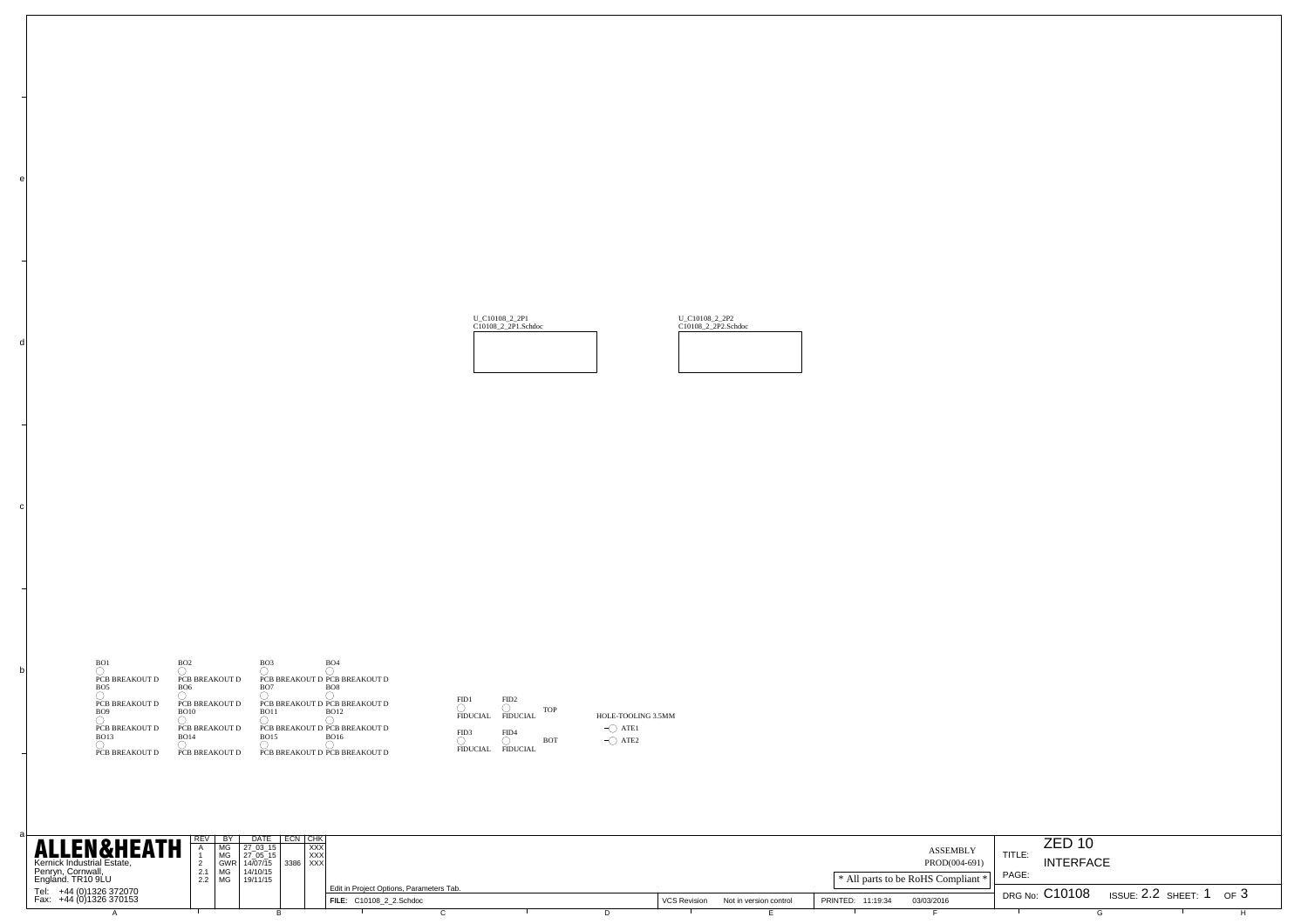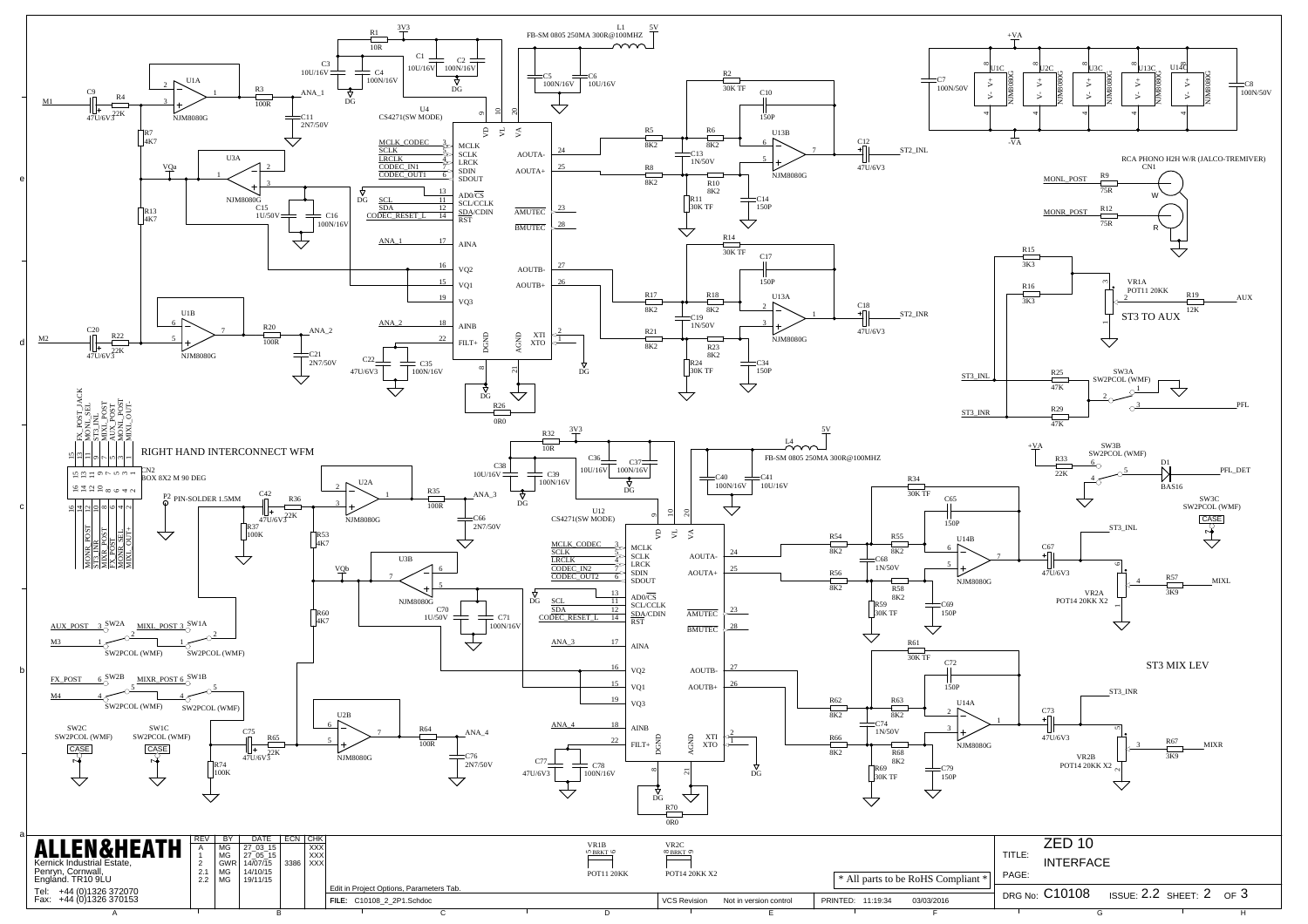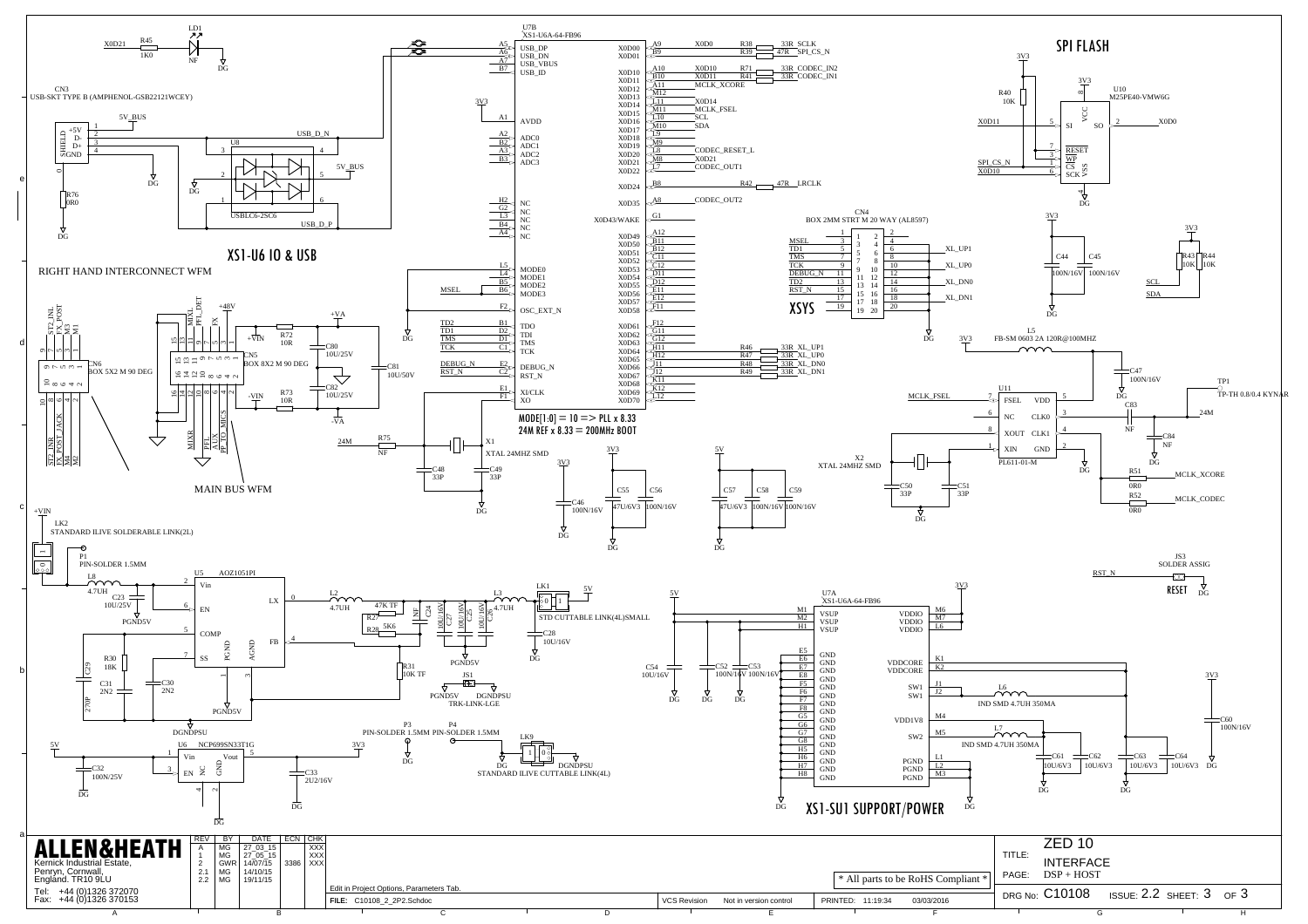| Description                                                                 | Designator      |
|-----------------------------------------------------------------------------|-----------------|
| HOLE TOOLING 3.5 mm                                                         | ATE1            |
| HOLE TOOLING 3.5 mm                                                         | ATE2            |
| CAPACITOR CERAMIC SMD0805 10UF X5R 16V 10% (AF8557)                         | C1              |
| CAPACITOR CERAMIC SMD0603 100N 16V (AF4538)                                 | C <sub>2</sub>  |
| CAPACITOR CERAMIC SMD0805 10UF X5R 16V 10% (AF8557)                         | C3              |
| CAPACITOR CERAMIC SMD0603 100N 16V (AF4538)                                 | C4              |
| CAPACITOR CERAMIC SMD0603 100N 16V (AF4538)                                 | C5              |
| CAPACITOR CERAMIC SMD0805 10UF X5R 16V 10% (AF8557)                         | C6              |
| CAPACITOR CERAMIC SMD0805 100N 50V (AF2851)                                 | C7              |
| CAPACITOR CERAMIC SMD0805 100N 50V (AF2851)                                 | C8              |
| CAPACITOR ELECTROLYTIC SMD 47uF 6.3V (AF5886)                               | C <sub>9</sub>  |
| CAPACITOR CERAMIC SMD0805 150P (AF3533)                                     | C10             |
| CAPACITOR COG SMD0805 2N7 50V (AF5820)                                      | C11             |
| CAPACITOR ELECTROLYTIC SMD 47uF 6.3V (AF5886)                               | C12             |
| CAPACITOR COG SMD0805 1N0 50V (CC0805JRNPO9BN102)(AF7750)                   | C13             |
| CAPACITOR CERAMIC SMD0805 150P (AF3533)                                     | C14             |
| CAPACITOR CERAMIC SMD1210 1U 50V (AF5885)                                   | C15             |
| CAPACITOR CERAMIC SMD0603 100N 16V (AF4538)                                 | C16             |
| CAPACITOR CERAMIC SMD0805 150P (AF3533)                                     | C17             |
| CAPACITOR ELECTROLYTIC SMD 47uF 6.3V (AF5886)                               | C18             |
| CAPACITOR COG SMD0805 1N0 50V (CC0805JRNPO9BN102)(AF7750)                   | C19             |
| CAPACITOR ELECTROLYTIC SMD 47uF 6.3V (AF5886)                               | C <sub>20</sub> |
| CAPACITOR COG SMD0805 2N7 50V (AF5820)                                      | C21             |
| CAPACITOR CERAMIC SMD0805 47UF X5R 6V3 20%                                  | C22             |
| CAPACITOR CERAMIC SMD1206 10UF X5R 25V 10% (AF8942)                         | C <sub>23</sub> |
| CAPACITOR CERAMIC SMD0805 NOT FITTED                                        | C24             |
| CAPACITOR CERAMIC SMD0805 10UF X5R 16V 10% (AF8557)                         | C <sub>25</sub> |
| CAPACITOR CERAMIC SMD0805 10UF X5R 16V 10% (AF8557)                         | C <sub>26</sub> |
| CAPACITOR CERAMIC SMD0805 10UF X5R 16V 10% (AF8557)                         | C27             |
| CAPACITOR CERAMIC SMD0805 10UF X5R 16V 10% (AF8557)                         | C <sub>28</sub> |
| CAPACITOR CERAMIC SMD0805 270P 50V (AF9056)                                 | C29             |
| CAPACITOR CERAMIC SMD0805 2N2 (AF3548)                                      | C <sub>30</sub> |
| CAPACITOR CERAMIC SMD0805 2N2 (AF3548)                                      | C31             |
| CAPACITOR CERAMIC SMD0603 100N 25V X7R (AF5733)                             | C <sub>32</sub> |
| CAPACITOR CERAMIC SMD0805 2.2UF X7R 16V 10% (KERMIT-C0805C225K4RAC)(AF9329) | C33             |
| CAPACITOR CERAMIC SMD0805 150P (AF3533)                                     | C34             |
| CAPACITOR CERAMIC SMD0603 100N 16V (AF4538)                                 | C35             |
| CAPACITOR CERAMIC SMD0805 10UF X5R 16V 10% (AF8557)                         | C36             |
| CAPACITOR CERAMIC SMD0603 100N 16V (AF4538)                                 | C37             |
| CAPACITOR CERAMIC SMD0805 10UF X5R 16V 10% (AF8557)                         | C38             |
| CAPACITOR CERAMIC SMD0603 100N 16V (AF4538)                                 | C <sub>39</sub> |
| CAPACITOR CERAMIC SMD0603 100N 16V (AF4538)                                 | C40             |
| CAPACITOR CERAMIC SMD0805 10UF X5R 16V 10% (AF8557)                         | C41             |
| CAPACITOR ELECTROLYTIC SMD 47uF 6.3V (AF5886)                               | C42             |
| CAPACITOR CERAMIC SMD0402 100N 16V (AF6674)                                 | C44             |
| CAPACITOR CERAMIC SMD0402 100N 16V (AF6674)                                 | C45             |
| CAPACITOR CERAMIC SMD0402 100N 16V (AF6674)                                 | C46             |
| CAPACITOR CERAMIC SMD0402 100N 16V (AF6674)                                 | C47             |
| CAPACITOR CERAMIC SMD0805 33P (AF4887)                                      | C48             |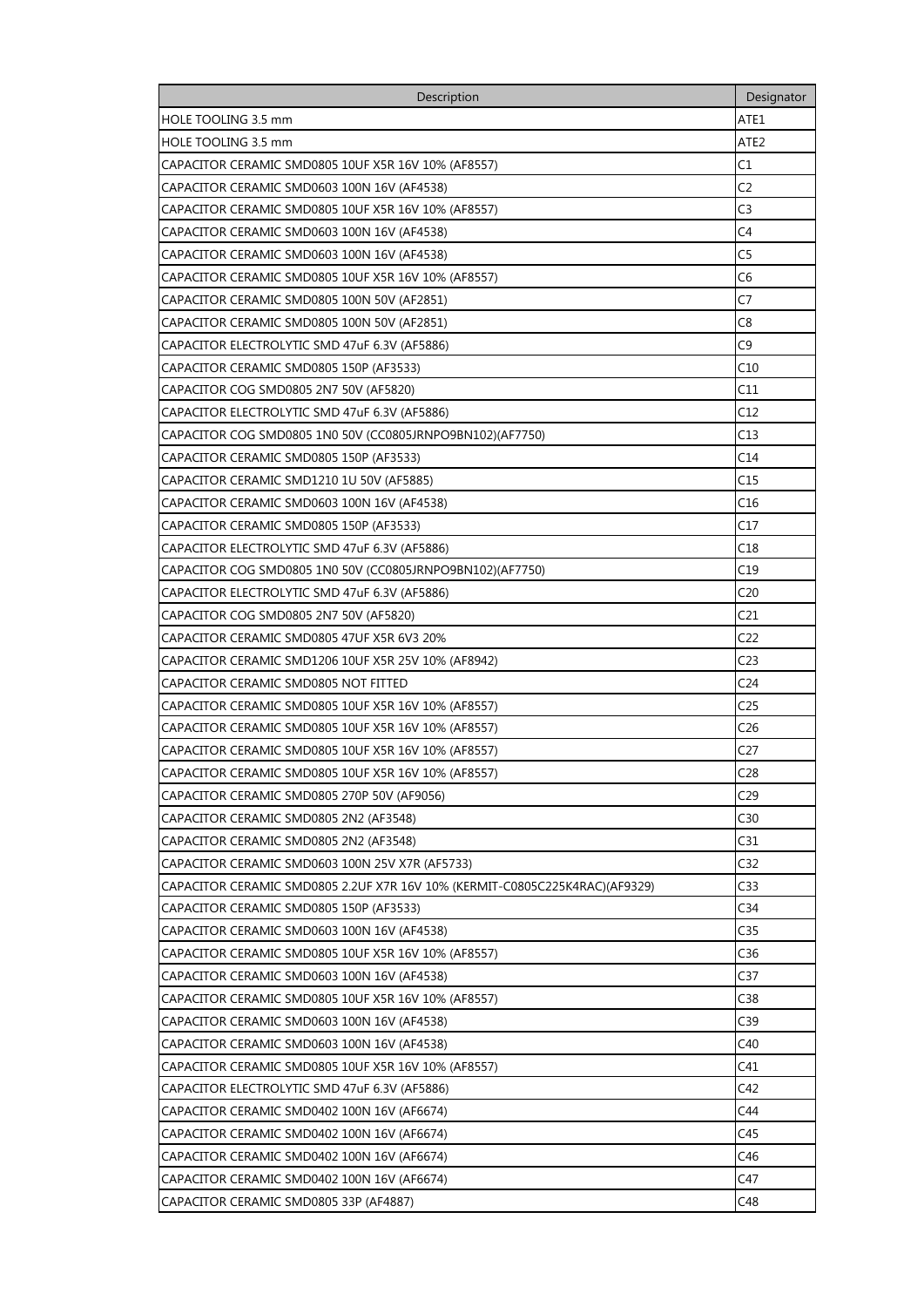| CAPACITOR CERAMIC SMD0805 33P (AF4887)                             | C49              |
|--------------------------------------------------------------------|------------------|
| CAPACITOR CERAMIC SMD0805 33P (AF4887)                             | C50              |
| CAPACITOR CERAMIC SMD0805 33P (AF4887)                             | C51              |
| CAPACITOR CERAMIC SMD0402 100N 16V (AF6674)                        | C52              |
| CAPACITOR CERAMIC SMD0402 100N 16V (AF6674)                        | C53              |
| CAPACITOR CERAMIC SMD0805 10UF X5R 16V 10% (AF8557)                | C54              |
| CAPACITOR CERAMIC SMD0805 47UF X5R 6V3 20%                         | C55              |
| CAPACITOR CERAMIC SMD0402 100N 16V (AF6674)                        | C56              |
| CAPACITOR CERAMIC SMD0805 47UF X5R 6V3 20%                         | C57              |
| CAPACITOR CERAMIC SMD0402 100N 16V (AF6674)                        | C58              |
| CAPACITOR CERAMIC SMD0402 100N 16V (AF6674)                        | C59              |
| CAPACITOR CERAMIC SMD0402 100N 16V (AF6674)                        | C60              |
| CAPACITOR CERAMIC SMD0805 10UF X7R 6.3V (AF8253)                   | C61              |
| CAPACITOR CERAMIC SMD0805 10UF X7R 6.3V (AF8253)                   | C62              |
| CAPACITOR CERAMIC SMD0805 10UF X7R 6.3V (AF8253)                   | C63              |
| CAPACITOR CERAMIC SMD0805 10UF X7R 6.3V (AF8253)                   | C64              |
| CAPACITOR CERAMIC SMD0805 150P (AF3533)                            | C65              |
| CAPACITOR COG SMD0805 2N7 50V (AF5820)                             | C66              |
| CAPACITOR ELECTROLYTIC SMD 47uF 6.3V (AF5886)                      | C67              |
| CAPACITOR COG SMD0805 1N0 50V (CC0805JRNPO9BN102)(AF7750)          | C68              |
| CAPACITOR CERAMIC SMD0805 150P (AF3533)                            | C69              |
| CAPACITOR CERAMIC SMD1210 1U 50V (AF5885)                          | C70              |
| CAPACITOR CERAMIC SMD0603 100N 16V (AF4538)                        | C71              |
| CAPACITOR CERAMIC SMD0805 150P (AF3533)                            | C72              |
| CAPACITOR ELECTROLYTIC SMD 47uF 6.3V (AF5886)                      | C73              |
| CAPACITOR COG SMD0805 1N0 50V (CC0805JRNPO9BN102)(AF7750)          | C74              |
| CAPACITOR ELECTROLYTIC SMD 47uF 6.3V (AF5886)                      | C75              |
| CAPACITOR COG SMD0805 2N7 50V (AF5820)                             | C76              |
| CAPACITOR CERAMIC SMD0805 47UF X5R 6V3 20%                         | C77              |
| CAPACITOR CERAMIC SMD0603 100N 16V (AF4538)                        | C78              |
| CAPACITOR CERAMIC SMD0805 150P (AF3533)                            | C79              |
| CAPACITOR CERAMIC SMD1206 10UF X5R 25V 10% (AF8942)                | C80              |
| CAPACITOR CERAMIC SMD1206 10UF X5R 50V 10% (AF9655)                | C81              |
| CAPACITOR CERAMIC SMD1206 10UF X5R 25V 10% (AF8942)                | C82              |
| CAPACITOR CERAMIC SMD0805 NOT FITTED                               | C83              |
| CAPACITOR CERAMIC SMD0805 NOT FITTED                               | C84              |
| RCA PHONO DUAL HORIZONTAL W/R (YKC21-3120 (PS3120)) (AL6830)       | CN1              |
| Connector BOX, Molex Type 0.1" Pitch 8x2 pins (AL4335)             | CN <sub>2</sub>  |
| USB_SKT TYPE B FEMALE AMPHENOL-GSB22121WCEY (AL8357)               | CN3              |
| BOX 2MM STRT MALE 20 WAY (AL8597)                                  | CN <sub>4</sub>  |
| Connector BOX, Molex Type 0.1" Pitch 8x2 pins (AL4335)             | CN <sub>5</sub>  |
| Connector BOX, Molex Type 0.1" Pitch 5x2 pins Male 90 Deg (AL4334) | CN <sub>6</sub>  |
| DIODE SMD BAS16 SIGNAL (AE9211)                                    | D1               |
| SMD FIDUCIAL                                                       | FID1             |
| <b>SMD FIDUCIAL</b>                                                | FID <sub>2</sub> |
| <b>SMD FIDUCIAL</b>                                                | FID3             |
| <b>SMD FIDUCIAL</b>                                                | FID4             |
| FERRITE BEAD SMD0805 250mA 300R @ 100MHz TYCO (AM6909)             | L1               |
| INDUCTOR SMD 4.7UH 1A                                              | L2               |
| INDUCTOR SMD 4.7UH 1A                                              | L3               |
|                                                                    |                  |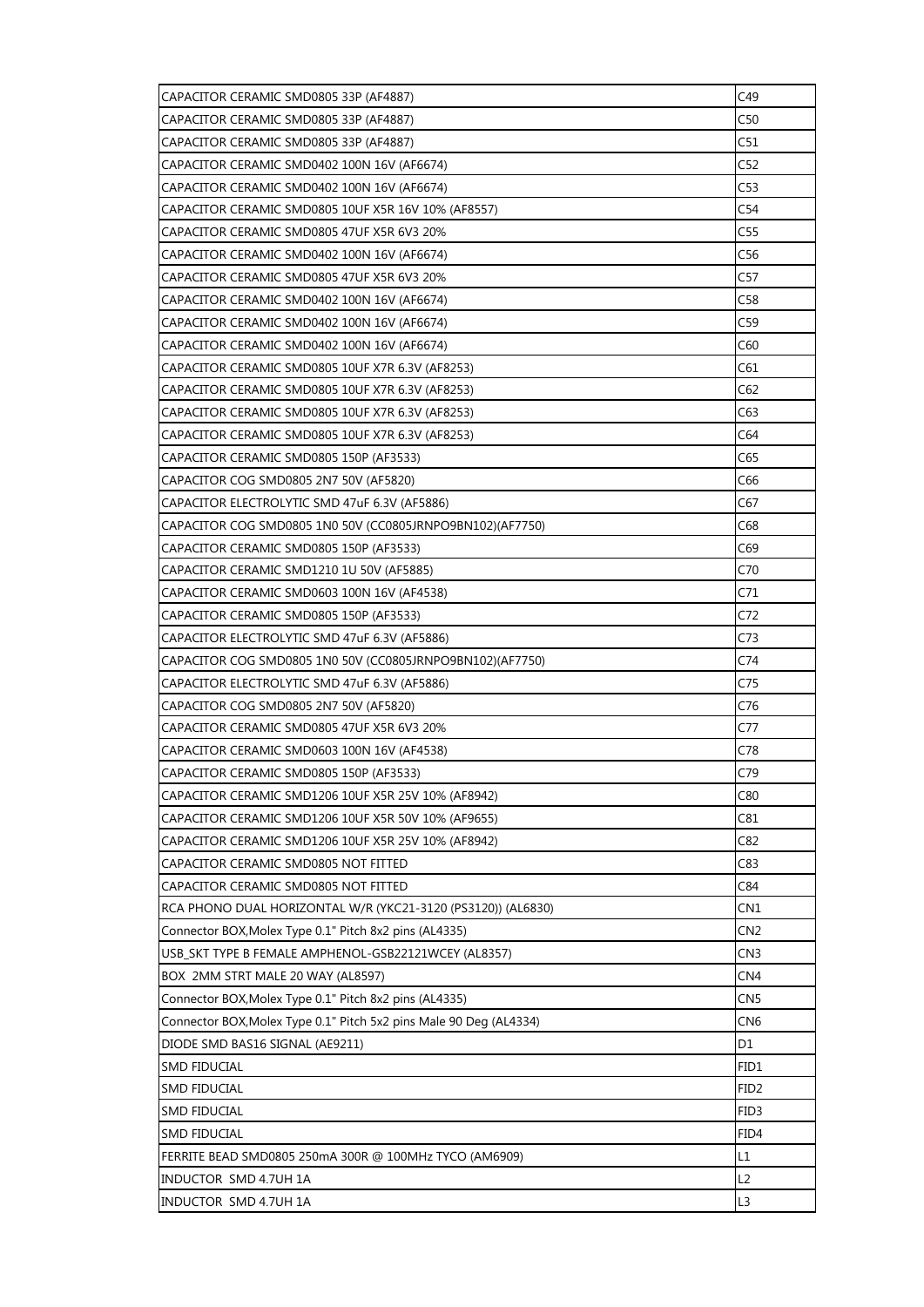| FERRITE BEAD SMD0805 250mA 300R @ 100MHz TYCO (AM6909)     | L4              |
|------------------------------------------------------------|-----------------|
| INDUCTOR SMD 2A 120R@100MHz MURATA BLM18PG121SN1D (AM7664) | L5              |
| INDUCTOR SMD 4.7UH 350mA (AM3578)                          | L6              |
| INDUCTOR SMD 4.7UH 350mA (AM3578)                          | L7              |
| INDUCTOR SMD 4.7UH 1A                                      | L8              |
| LED T1 3mm NOT FITTED                                      | LD1             |
| RESISTOR CARBON SMD0805 10R 5% (AC3027)                    | R1              |
| RES SMD TF 30K 0.5% 0805 MET (H1Y85LR) (AC6022)            | R <sub>2</sub>  |
| RESISTOR METAL FILM SMD0805 100R 1% (AC3054)               | R <sub>3</sub>  |
| RESISTOR METAL FILM SMD0805 22K 1% (AC2842)                | R4              |
| RESISTOR METAL SMD0805 8K2 1% (AC5017)                     | R5              |
| RESISTOR METAL SMD0805 8K2 1% (AC5017)                     | R <sub>6</sub>  |
| RESISTOR METAL FILM SMD0805 4K7 1% (AC3062)                | R7              |
| RESISTOR METAL SMD0805 8K2 1% (AC5017)                     | R8              |
| RESISTOR METAL FILM SMD0805 75R 1% (AC5416)                | R <sub>9</sub>  |
| RESISTOR METAL SMD0805 8K2 1% (AC5017)                     | R10             |
| RES SMD TF 30K 0.5% 0805 MET (H1Y85LR) (AC6022)            | R11             |
| RESISTOR METAL FILM SMD0805 75R 1% (AC5416)                | R12             |
| RESISTOR METAL FILM SMD0805 4K7 1% (AC3062)                | R13             |
| RES SMD TF 30K 0.5% 0805 MET (H1Y85LR) (AC6022)            | R <sub>14</sub> |
| RESISTOR METAL FILM SMD0805 3K3 1% (AC3061)                | R15             |
| RESISTOR METAL FILM SMD0805 3K3 1% (AC3061)                | R <sub>16</sub> |
| RESISTOR METAL SMD0805 8K2 1% (AC5017)                     | R <sub>17</sub> |
| RESISTOR METAL SMD0805 8K2 1% (AC5017)                     | R <sub>18</sub> |
| RESISTOR METAL SMD0805 12K 1% (AC5012)                     | R19             |
| RESISTOR METAL FILM SMD0805 100R 1% (AC3054)               | R <sub>20</sub> |
| RESISTOR METAL SMD0805 8K2 1% (AC5017)                     | R21             |
| RESISTOR METAL FILM SMD0805 22K 1% (AC2842)                | R22             |
| RESISTOR METAL SMD0805 8K2 1% (AC5017)                     | R23             |
| RES SMD TF 30K 0.5% 0805 MET (H1Y85LR) (AC6022)            | R24             |
| <b>RESISTOR CARBON SMD0805 47K 5% (AC3035)</b>             | R <sub>25</sub> |
| RESISTOR CARBON SMD0805 0R0 5% (AC2838)                    | R <sub>26</sub> |
| RES SMD TF 47K 0.5% 0805 MET (H1Y85RL) (AC6024)            | R <sub>27</sub> |
| RESISTOR CARBON SMD0805 5K6 5% (AC4106)                    | R <sub>28</sub> |
| RESISTOR CARBON SMD0805 47K 5% (AC3035)                    | R <sub>29</sub> |
| RESISTOR METAL FILM SMD0805 18K 1% (AC0377)                | R30             |
| RES SMD TF 10K 0.5% 0805 MET (H1Y84XR) (AC6018)            | R31             |
| RESISTOR CARBON SMD0805 10R 5% (AC3027)                    | R32             |
| RESISTOR CARBON SMD0805 22K 5% (AC3540)                    | R33             |
| RES SMD TF 30K 0.5% 0805 MET (H1Y85LR) (AC6022)            | R34             |
| RESISTOR METAL FILM SMD0805 100R 1% (AC3054)               | R35             |
| RESISTOR METAL FILM SMD0805 22K 1% (AC2842)                | R36             |
| RESISTOR SMD0603 100K 1% (AC8876)                          | R37             |
| RESISTOR CARBON SMD0402 33R 1% (AC7353)                    | R38             |
| RESISTOR CARBON SMD0402 47R 1% (AC7281)                    | R39             |
| RESISTOR CARBON SMD0402 10K 1% (AC7359)                    | R40             |
| RESISTOR CARBON SMD0402 33R 1% (AC7353)                    | R41             |
| RESISTOR CARBON SMD0402 47R 1% (AC7281)                    | R42             |
| RESISTOR SMD0603 10K 1% (AC8867)                           | R43             |
| RESISTOR SMD0603 10K 1% (AC8867)                           | R44             |